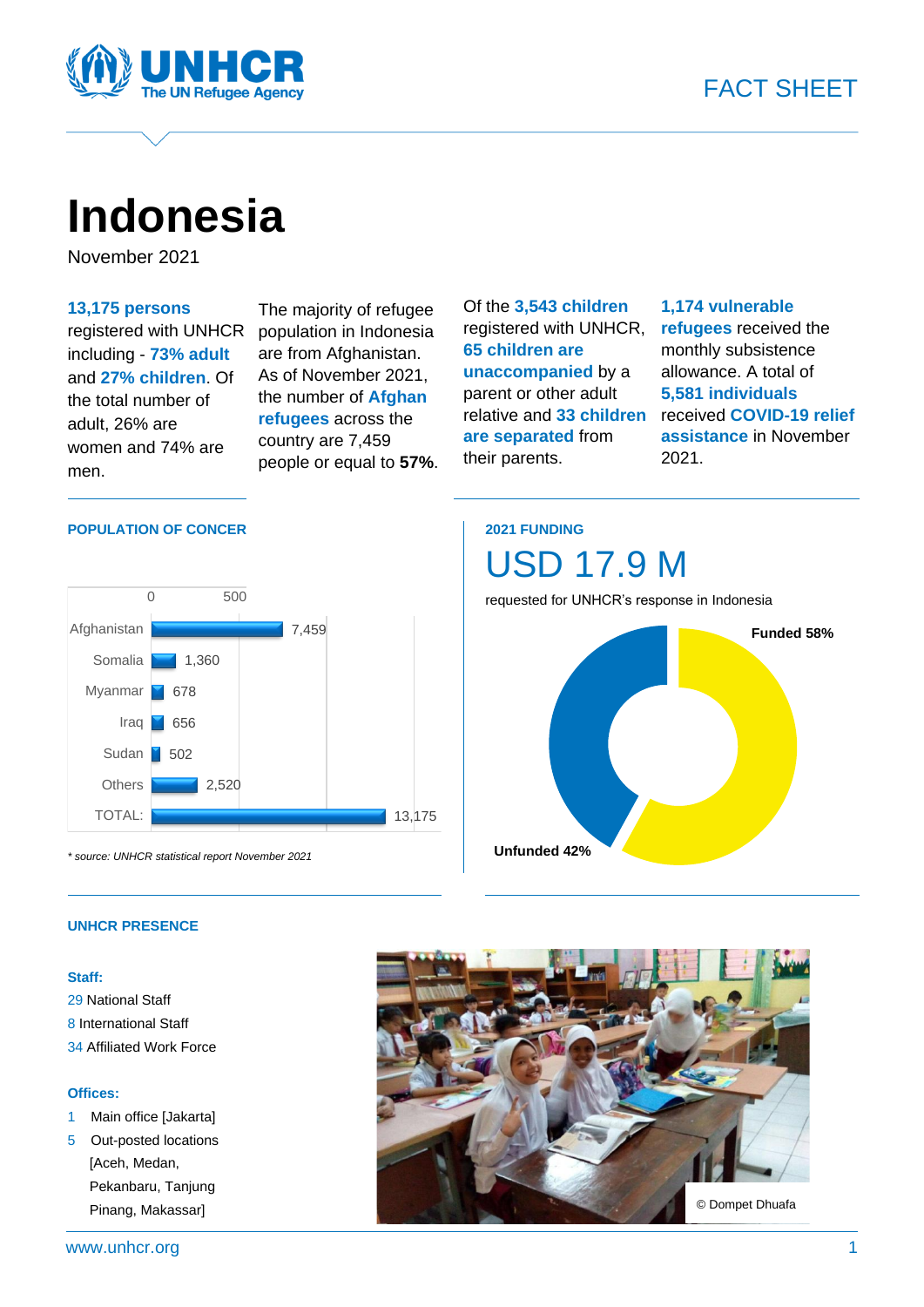

## Working with Partners

- UNHCR works closely with counterparts of the Republic of Indonesia to provide protection and support, and to identify solutions for persons under UNHCR's mandate, particularly the Coordinating Ministry for Political, Legal and Security Affairs and its department for Refugees and People Smuggling; the Ministry of Law and Human Rights, including the Directorate-General of Immigration; the Ministry of Foreign Affairs; the Ministry of Social Affairs; the Ministry of Home Affairs and the Ministry of Manpower.
- UNHCR works in a close collaboration with the UNRC and other UN agencies including UNICEF, ILO, WHO, UNFPA, UNWOMEN, UNAIDS, and IOM. UNHCR also engages with international and national NGOs as well as civil society partners, including UNHCR-funded partners and Refugee-led organizations. For example, Church World Service (CWS), Catholic Relief Services (CRS), Jesuit Refugee Service (JRS), the Indonesian Red Cross, Dompet Dhuafa, Human Initiative and the National Human Rights Commission, to assist the Government to ensure that refugees and stateless persons are protected and provided with assistance, such as in the provision of lifesaving medical assistance, addressing the special needs of the unaccompanied/separated and other children at risk, distribution of monthly cash allowance to the most vulnerable refugees, education assistance, SGBV prevention and response, among others.
- Recently, UNHCR together with the UNRC, UNICEF, IOM and through the advocacy of the UN Country Team, along with other partners and stakeholders such as CWS, CRS, University of Indonesia Hospital (RSUI), Jakarta Provincial Government and Indonesia Chambers of Commerce (KADIN) managed to vaccinate more than 7,000 refugees, using vaccines from different sources including government, donation from the private sectors as well as unused vaccines that were allocated for UN staff and dependents.
- **Different UN** joint programs are also being effectively implemented in Indonesia, such as the UN Joint Team on AIDS/HIV (UNJTHA), the GAP (Global Action Plan) on Child Wasting, the UN Multi-partner Trust Fund (MPTF) on livelihood and economic inclusion, and the UNICEF – UNHCR Blueprint for Joint Action.
- Several UNHCR's activities are being implemented with the support from the private sector. For example, our PPH/Islamic Philanthropy unit builds partnership with major philanthropy institutions, who are committed to support UNHCR's Cash-Based Intervention program.

### Main Activities

#### **Protection**

- **Nile Indonesia is not a party to the 1951 Refugee Convention or its 1967 Protocol, it** has a long tradition of allowing access to and hosting refugees. Indonesia has enacted a comprehensive national refugee law, signed as a presidential regulation in December 2016, which provides access and temporary protection to refugees in the country until longer-term solutions can be found for them. Under the law, the Government has authorized UNHCR to help protect and find solutions for them.
- **The 2016 refugee law includes provisions for the Government to rescue refugees on** boats in distress near Indonesia and to help them disembark. These provisions were once again implemented on 25 June and 7 September 2020, when nearly 400 Rohingya refugees were rescued in Lhoksemauwe, Aceh province, then when another group of 81 Rohingya refugees disembarked in East Aceh on 4 June 2021. UNHCR worked together with the authorities, local Refugee Task Force, UN agencies, NGO partners and the local community to provide assistance to the group.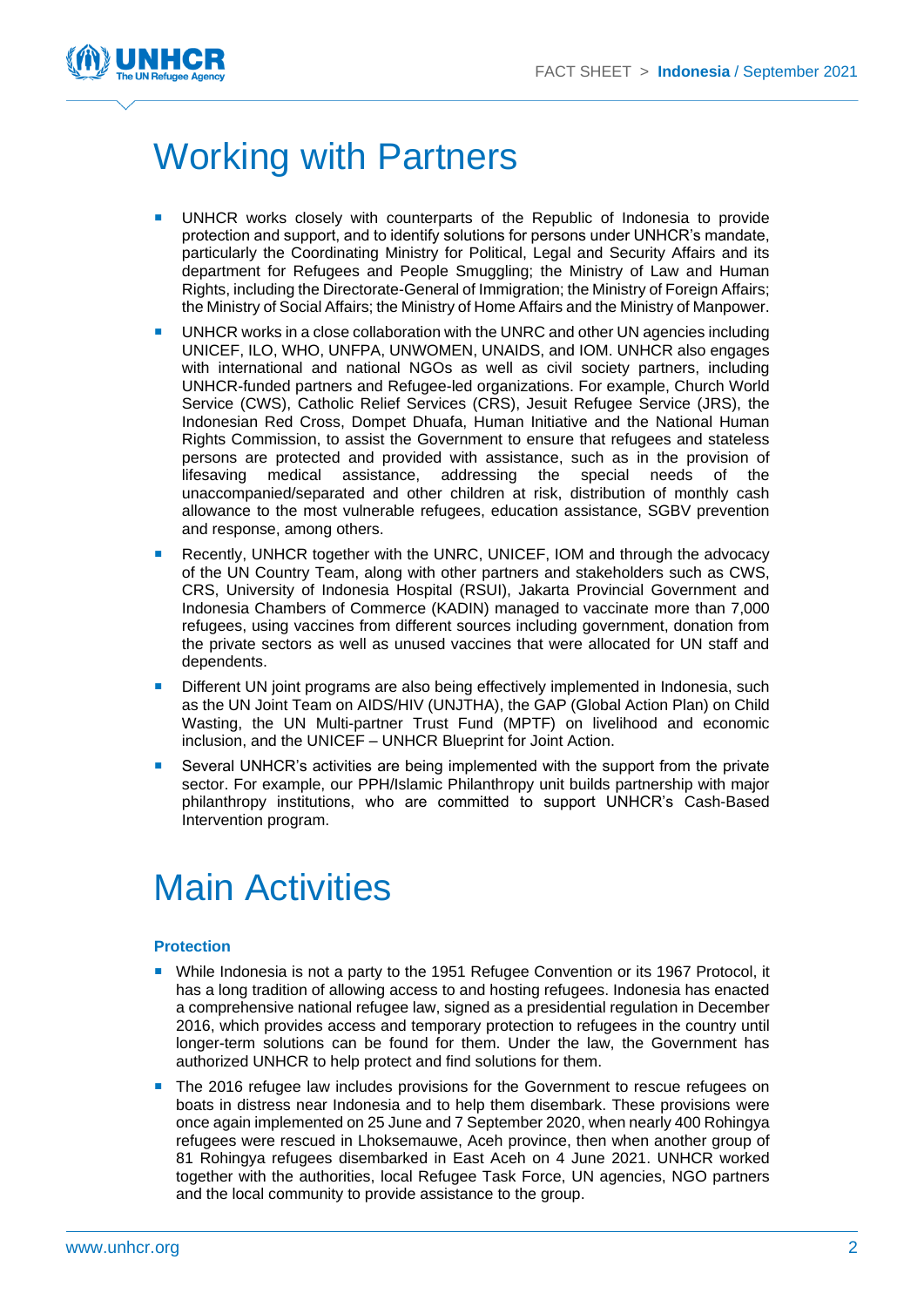

- **Indonesia is not a party to the 1954 Convention on the Status of Stateless Persons and** 1961 Convention on Reduction of Statelessness. In May 2020, based on a study by UNICEF conducted in 2019, it was reported that over 11 million children in Indonesia were without birth certificate. UNHCR works to advocate for access to universal birth registration for all children of marginalized groups, including refugee children. For the purpose, the office has been working closely with Directorate General of Population and Civil Registry. UNHCR funded partner, University of Diponegoro, is conducting stateless mapping in several border areas in Indonesia to identify who and how many individuals with statelessness issue. This mapping will serve as a baseline for statelessness programming need in 2022.
- Due to the current COVID-19 pandemic, it is critical for UNHCR Indonesia to receive sustained funding to be able to deliver protection and complementary solutions to the persons of concerns as the pandemic continues to pose challenges to the already limited resettlement opportunities.

#### **Community Empowerment and Self-Reliance**

- **Refugees are not able to exercise their right to work in Indonesia. Recognizing that** direct assistance is not sustainable, UNHCR continues to advocate for refugees to be given access to livelihood opportunities and works with partners to create communityempowerment and self-reliance programs that benefit Indonesians and refugees. The programs include vocational trainings and entrepreneurship schemes that promote economic development in Indonesian host communities. In December 2019, at the Global Refugee Forum organised by UNHCR in Geneva the Indonesian Government Delegation pledged support to refugee productivity empowerment activity as part of Indonesia's effort to address the global refugee crisis. A High-Level Meeting will be held every two years, and it will be an opportunity to review progress and challenges. The first High-Level Meeting will take place in December 2021. UNHCR continue to follow up on the pledges made by the Government in the 2019 Global Refugee Forum through different opportunities including during the June 2021 coordination meeting of the National Refugee Task Force.
- **Refugee women and men leaders, representing various nationalities, participate in** activities implemented by UNHCR and partners, such as assisting vulnerable refugees in accessing services, disseminating information among the refugee community, managing community learning centres, providing skills training and education for children and adolescents, as well as providing interpretation and translation services. In 2020, due to the pandemic-related restrictions, UNHCR started organising Virtual Town Hall meetings with Refugee Representatives (RRs) and the wider refugee communities in Jakarta and other cities where refugees reside. The office continues this good practice in 2021.
- The 1,174 vulnerable refugees from 435 households continued to receive monthly subsistence allowance in November. While the total of those received COVID-19 allowance, in November 2021, is 5,581 individuals (3,065 households). The distribution is made through Post Offices in areas where refugees living independently, including in out-post locations. Previously, from June – December 2020, as many as 5,823 refugees living independently [3,653 male and 2,170 female] had received the first to fifth batch of Covid-19 allowance.

#### **Education**

**Indonesia is a signatory to the Convention on the Rights of the Child and provides** refugee children access to national schools through the Ministry of Education Circular Letter No. 75253/A.A4/HK/2019 issued on 10 July 2019. UNHCR encourages refugee children to enrol into the national school system. To prepare refugee children for enrolment in national schools, UNHCR is working with partners in Jakarta and the Greater area as well as out-posted locations to teach refugee children Bahasa Indonesia, as well as basic math and literacy, and local customs and culture.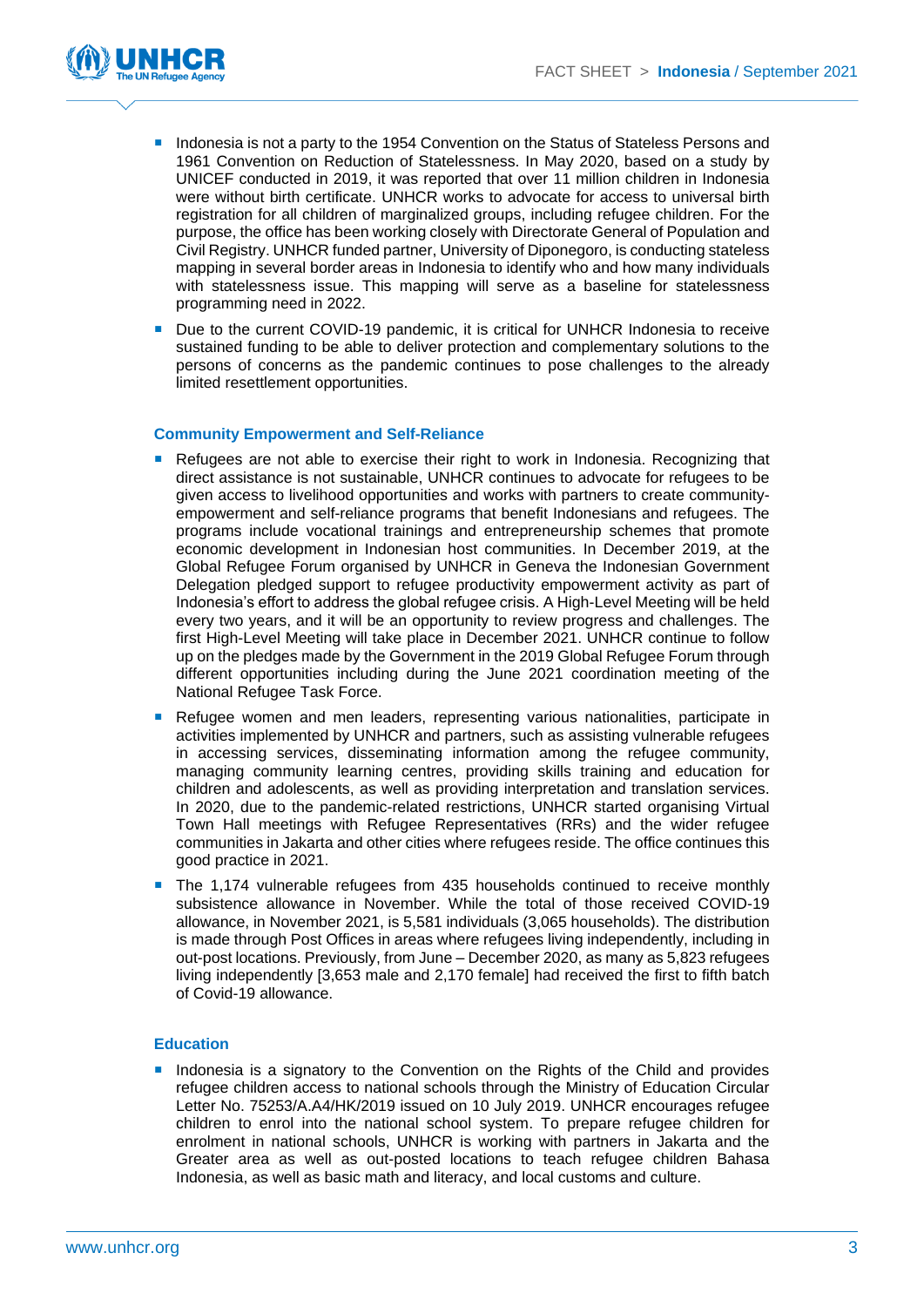

- **UNHCR** appreciates the Ministry of Education for a circular note to include refugee children in formal education. The circular note, however, does not cover all areas in which refugees live like Bogor, Depok, Bekasi, Bali and Aceh. UNHCR continues to advocate for the expansion of the circular note to overcome some obstacles including the access to formal certification upon completion of studies.
- With our partners, UNHCR works for all refugee children to have access to national schools. In November 2021, some 780 refugee children are enrolled in accredited national schools. UNHCR is conducting verification exercise and will obtain a more accurate number on the enrolment number. Challenges to increase refugee children's enrolment rates include limited knowledge of Bahasa Indonesia, inadequate sources of funding, and reports of limited places in public schools where refugees reside. Around 1,700 school aged children are not yet attending formal schools, but among them some 1,000 children are receiving education through refugee learning centres organised by UNHCR, IOM or centres led by the refugee communities.
- Other educational opportunities include enrolment in online, accredited university courses. UNHCR encourages refugees to complete accredited courses through Coursera for Refugees, a free online learning platform, in addition to non-formal educational, vocational and recreational activities made available for children and youth in children's homes. In Jakarta and the greater area, as well as in the other out-posted locations, refugee communities have several community-based learning centres for refugee children. Through these centres, UNHCR continue to encourage refugee parents to prepare their children with the necessary skills until they are ready to enrol in national schools. As of end of November 2021, some 3,664 refugees are enrolled in online education platforms such as Coursera and EdX and in educational programs organised by the refugee communities.
- **During the COVID-19 pandemic, refugee children who previously attended public** schools continue their studies with arrangements made by their respective school. Working with partners, online distant-learning are made available for refugee children at UNHCR supported learning centres and some community-based learning centres. Some of the challenges faced by refugee students include the limited ownership of device and internet data that are required for online distant-learning. Language barriers also limit accessing the distant learning programs provided by the government via television.

#### **Health**

Refugees have access to primary medical care through public health facilities, as well as community maternity and childcare, which provides immunizations. UNHCR works with partners in covering life threatening/saving medical situation to the extent of available and mobilised resources.

#### **COVID-19**

- The 10 June 2020 Circular Note issued by the Government of Indonesia has ensured access for registered refugees (UNHCR ID card holders) to COVID-19 related services, of which UNHCR appreciates. However, on 21 May 2021, the Ministry of Health issued a Decree No. HK.01.07/MENKES/4718/2021 stating UNHCR ID card is no longer serve as a basis for COVID-19 related services cost coverage, as of 20 April 2021. This regulation in practice has also excluded refugees from government-covered COVID-19 treatment, and UNHCR and its partner have been receiving various request for payment from the hospitals. UNHCR continues to advocate for UNHCR ID cards re-inclusion in the future regulations of Ministry of Health.
- The Ministry of Health issued more detailed instructions on COVID-19 vaccination for refugees through a decree which allows refugees with UNHCR issued identity documents to access the private sector vaccination scheme and also the national COVID-19 vaccination scheme provided that at least 70 per cent of the population in the area where refugees reside have received a first vaccination dose. The updated instructions were officially announced on 27 September 2021. As of November 2021,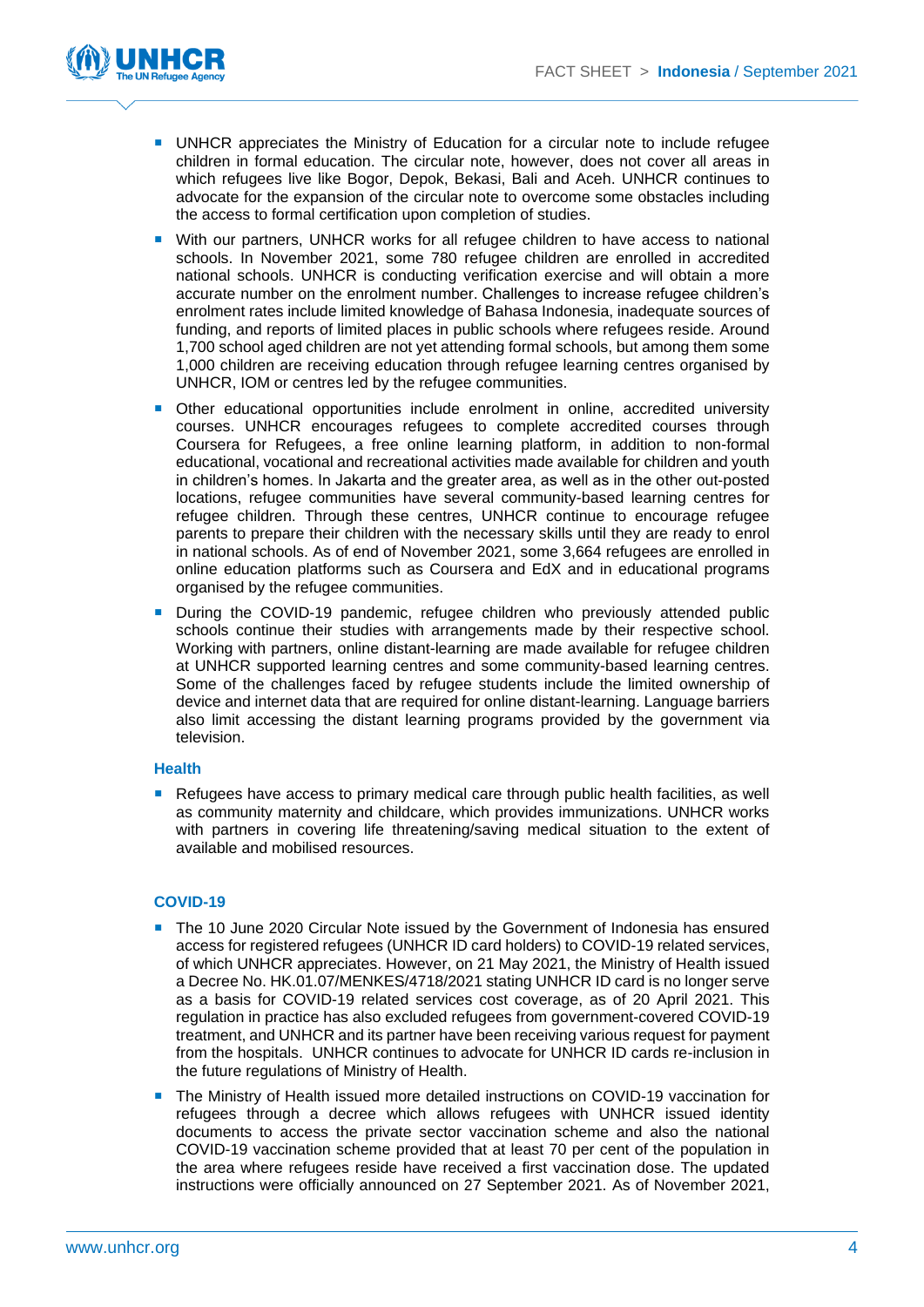

more than 7,000 refugees have received, at least, first dose of vaccination in coordination with the Government and the private sector.

**UNHCR collaborates with partners to provide COVID-19 related information, such as** public health services and health-protocols awareness for refugees through social media platforms (Instagram, Facebook, and Twitter). The office also provides COVID-19 Hotline for refugees seeking consultation, then they will be advised to contact CWS Health Hotline for further COVID-19 related inquiries.

#### **Durable Solutions**

- While the opportunities provided by countries offering resettlement out of Indonesia are reducing, the most vulnerable refugees are identified for submission for the limited number of resettlement places available. In 2019, 663 refugees departed for resettlement to Australia, Canada, and the United States. This represents 4.8 percent of the total refugee population in the country. Meanwhile in 2020, as of the end of December, only 403 refugees have departed to third countries for resettlement. The outlook for resettlement places is such that it cannot be considered the only viable durable solution for the refugees in Indonesia. Unfortunately, refugees are put in a position that they will not be able to live a meaningful life until they are resettled, although only a small number will be able to benefit from resettlement. From January to November 2021, only as many as 437 refugees departed to resettlement countries. Therefore, it is of utmost importance to find other durable solutions than resettlement and to consider Indonesia as a country of de facto longer stay for refugees.
- **With joint efforts from UNHCR and Roshan Learning Centre, two Afghan refugees** successfully departed to Lithuania on a complementary pathway through education. The first refugee departed in March 2021 and the second in December 2021. Back in May 2021, UNHCR discussed about a potential collaboration with Talent Beyond Borders (TBB) on Labour Mobility Scheme, then in June 2021, after meeting UNHCR Indonesia, TBB has selected Indonesia as one of the countries to take forward the pilot of Labour Mobility Scheme. Following series of bilateral meetings with TBB in July 2021, the pilot project is at the final phase of implementing partner selection. UNHCR discussed with Catholic Relief Services (CRS) on the potential partnership for the project and the CRS confirmed their willingness to take this project forward. The pilot project aims at referring some refugee candidates to Australia under labour mobility scheme by the end of 2021. In August 2021, CRS has been officially selected as an implementing partner for this pilot project. The TBB has organized series of trainings for CRS staff as part of capacity building. In December 2021, one Afghan refugee had fulltake interview for possible recruitment for a job of butcher in Australia.
- **UNHCR** facilitates voluntary repatriation for refugees who request return, with arrangements made in close cooperation with IOM through its assisted voluntary return program. In 2019, only 1.8% of the total persons of concern (252 people) have returned voluntarily to their countries of origin. Meanwhile as of end of December 2020, 139 refugees have opted for voluntary repatriation (1% of the total persons of concern). So far in 2021, the total number of refugees repatriated voluntarily is 93 individuals.
- **UNHCR** provides information and guidance to refugees who may have family members abroad and would like to pursue private sponsorship options. In 2019, 57 people (0.4% of total persons of concern) departed abroad on private sponsorships, and in December 2020, the number recorded by UNHCR is only 27 people (0.2% of total persons of concern). While as of November 2021, 31 individuals have been departed on private sponsorships.

#### **Private Sector Partnership (PSP)**

 Even though the COVID-19 pandemic has taken its effect in some of the income streams of PSP programme in Indonesia, as of October 2021, PSP Indonesia successfully recorded an income of **IDR 3,256,917,187 (USD 277,916)**. This is an accumulative income up to November 2021 and supported by a total of 3,543 active donors as per end of November 2021, which was generated from Digital Fundraising